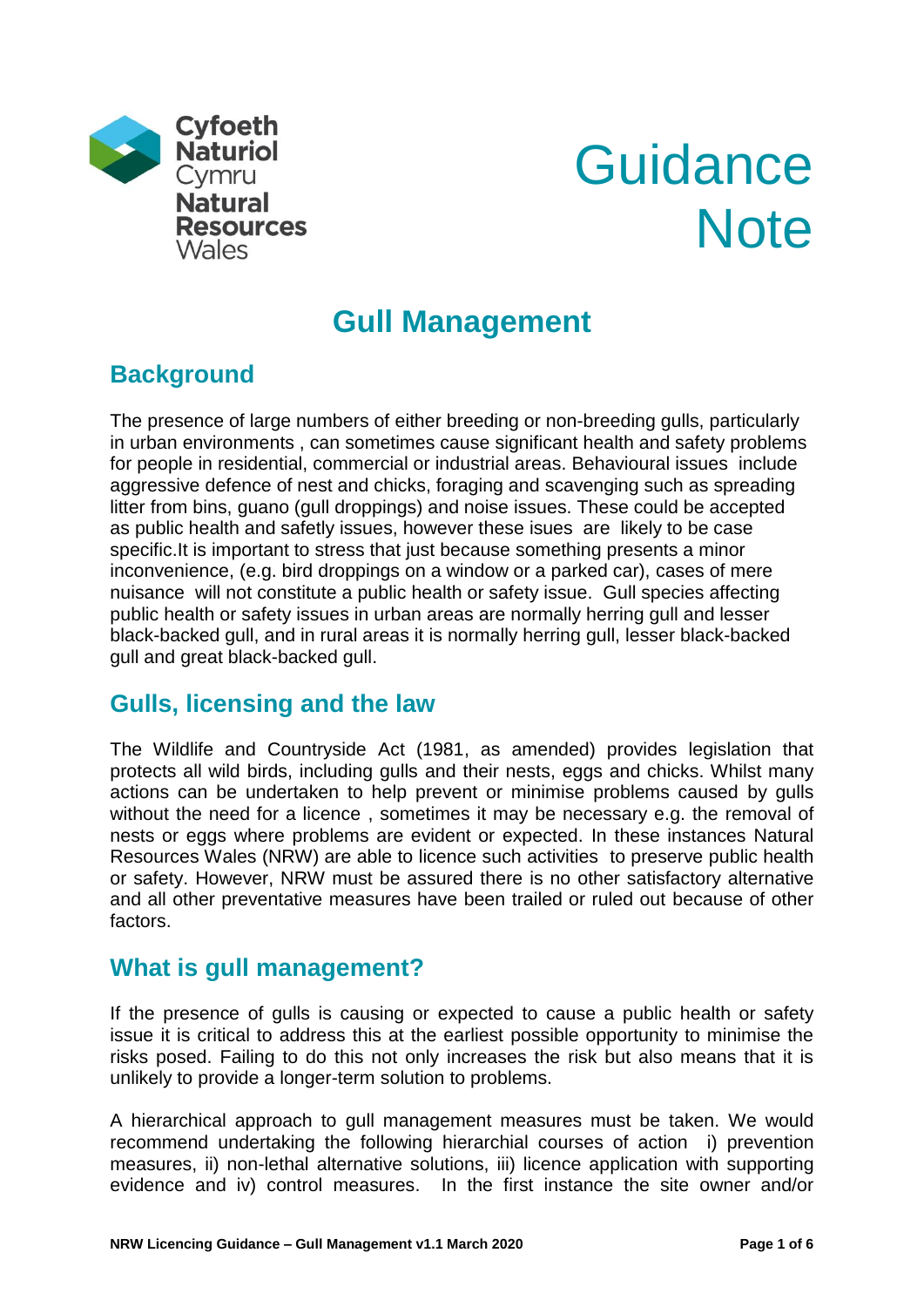manager should aim to prevent problems occurring (avoidance) through the use of scaring devices and physical preventative measures such as nets, wires, spikes, removal or the covering of potential attractants (e.g. bins or food waste), and annual pre-nesting season debris removal (see NRW Fact Sheet – [Deterring birds from](https://cdn.naturalresources.wales/media/675823/deterring-birds-fact-sheet.pdf?mode=pad&rnd=130976733150000000)  [farms, fisheries, airfields, landfill sites and urban environments](https://cdn.naturalresources.wales/media/675823/deterring-birds-fact-sheet.pdf?mode=pad&rnd=130976733150000000) ). Some measures may need to be used in combination to increase or maintain their effectiveness over time. Where this fails to deter birds, nest and egg removal should be undertaken to prevent breeding. Only as a very last resort, when all other measures have failed should chicks and adult birds be killed.

It should be noted that the problems caused by gulls are not necessarily restricted to breeding birds, and that during the winter our towns and cities may be visited by birds that have migrated from the continent – this means that measures to resolve problems will be dependent on exactly what those problems are and when in the year they are occuring. A good, reputable, professional pest controller can be invaluable in helping to develop an effective prevention plan depending on the specifics of the problem(s) being experienced.

#### **Who should undertake gull management?**

**It is important to note that many gull management activities do not necessarily have to be carried out by specialists**. One of the keys to success is concerted and frequent effort, particularly early in the gull breeding season. Therefore it may be possible for the people normally present at the location to carry out tasks (for example ensuring nesting materials are removed, keeping areas tidy and free of food or other attractants). Where problems are being experienced across a wide-area and a number of properties or premises we strongly advise that a collaborative and strategic plan is developed between all parties and with professional input.

# **Key points**

- ➢ Clearly identify which species of gull you are dealing with.The history of gull management at that site. e.g. what preventative action has been undertaken.
- ➢ There are a variety of means by which problems can be minimised or avoided. If you have a problem you should try as many deterrents as possible, in combination, in the hierarchical order described above.
- $\triangleright$  Prevention is better than cure.
- $\triangleright$  Early intervention is extremely important (pre-nesting and early in the breeding season debris clearing and scaring).
- $\triangleright$  Efforts must be concerted and regular.
- ➢ Consider both short and long-term solutions.
- $\triangleright$  Licensed activities should be a last resort.

#### **Applying for a licence – useful tips**

You must answer all questions in the application form. If you do not, your application will be delayed or refused.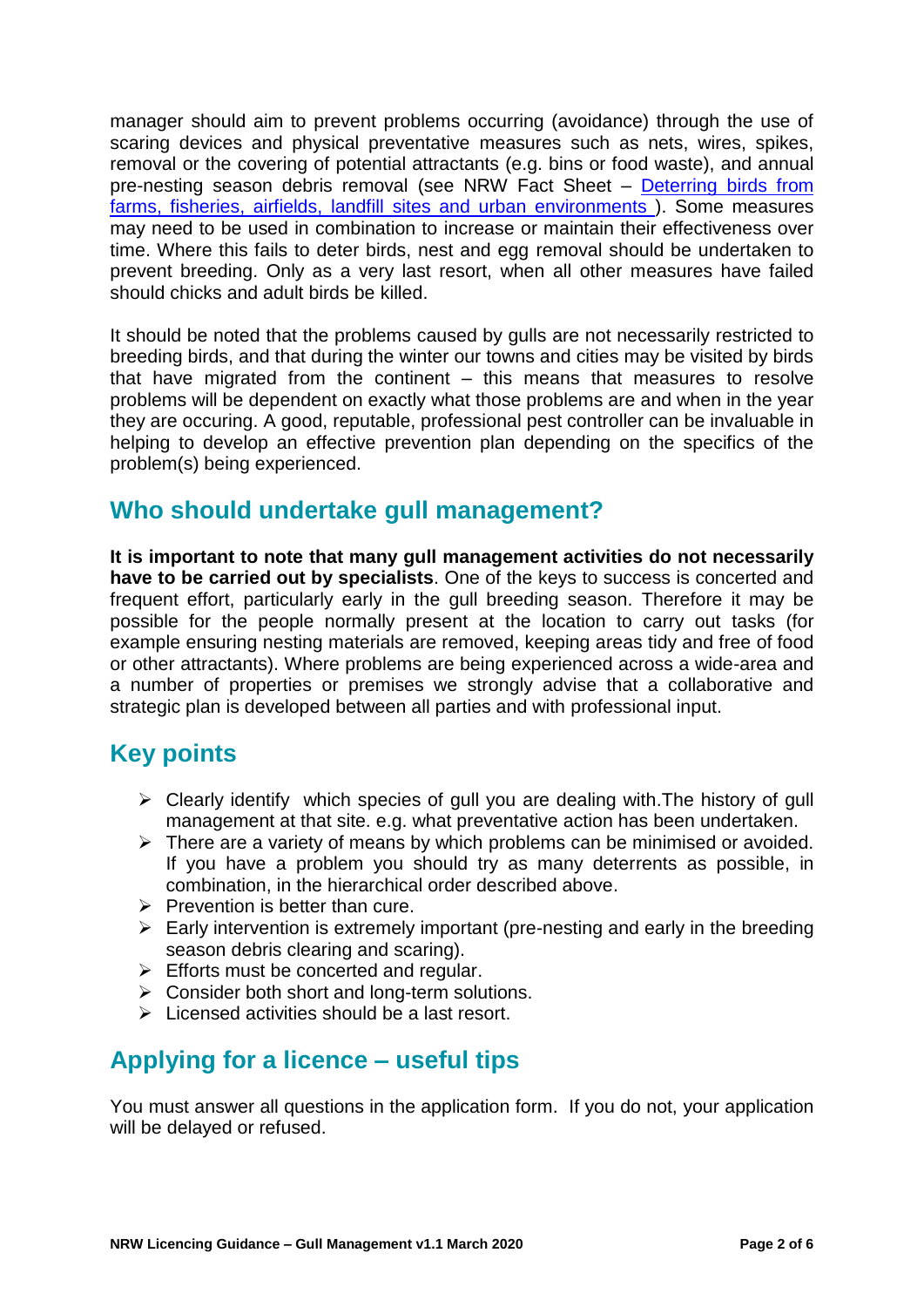Explain:

- The problem that needs to be addressed.
- How severe this problem is (include examples and figures).
- Why gulls need to be controlled to solve the problem.

You should include:

- All information on the numbers of gulls present, including a map(s) of nest locations if appropriate.
- When the problem occurs (for how long and how often).
- Specific details of the impacts for example, you must state exactly which other species the gulls are affecting and how many would be conserved by controlling gulls.
- Evidence that specifies any other alternative measures that you have tried ie visual or audible scaring techniques
- If you refer to reports and other information, you must provide these with the application.

Other information to provide:

- A map provide this if the boundary of the site is not clear from the details in the application form, for example a large urban area, a farm or a nature reserve.
- Any reports or other information you refer to in the application.

### **Management plans**

You will need to submit a Gull Management Plan with any application for an urban site. Natural Resources Wales will only issue licences for urban sites where the licensed action is part of a Gull Management Plan. The same plan can cover a number of urban sites..

The plan needs to show what measures will be put in place to reduce the problem and prevent problems with gulls in the future. It needs to show how these measures will be coordinated – where, when and how long they will be done, and who will do them. An effective plan will typically employ a range of methods. These should also include "good house keeping" such as ensuring potential food sources are removed on a regular basis or kept out of reach of gulls. It is important that each method is employed at the right time, in the right way, and that any deterrant methods are varied regularly. Deterrants can be used incombination to increase or prolong their effectiveness.

Where the problem affects a number of different properties, a Gull Management Plan needs to show how all those responsible for affected properties are working together to reduce the problem. This might include:

- Owners
- Occupiers
- Property Management Companies
- Local Authorities.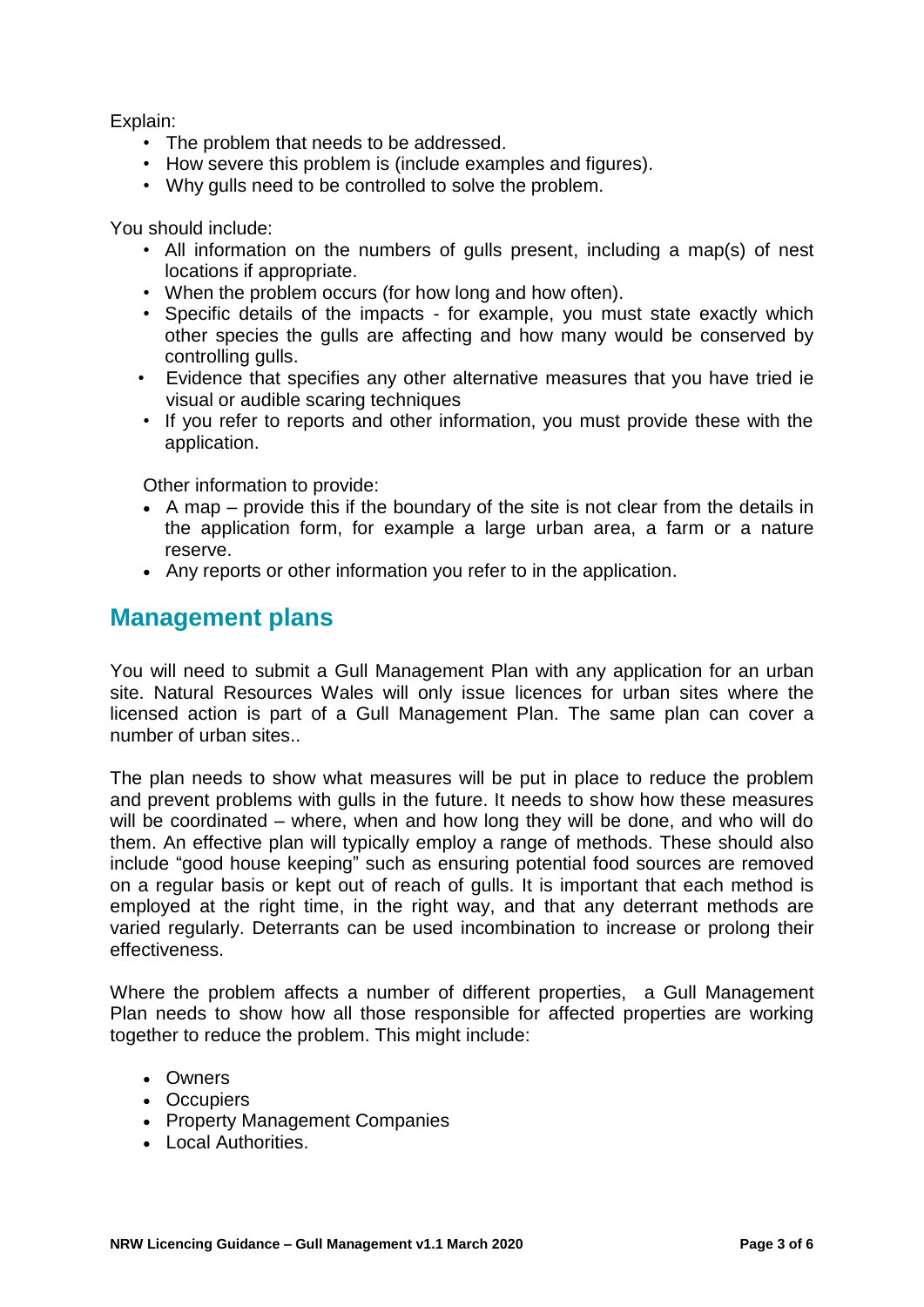The plan should be proportionate to the scale of the problem. The number of people and properties involved will depend on the scale of the problem. For example, a householder applying to remove a problem nest might only need to involve immediate neighbours if a measure to solve the problem requires them to take action or give permission. However, an application to control gulls over a large area will need to involve all major landowners and local authorities. At both ends of the scale, reputable, professional pest control companies or businesses with experience of installing measures such as proofing, can be invaluable in helping to develop an effective plan to address the specifics of the problem being experienced.

The Gull Management Plan will also record how effective your actions have been, which will help you to adapt the plan in future.

**Options for managing gull problems: The following list gives options, as well as recommended dates and frequency, for carrying out activities to reduce or avoid problems caused by gulls.**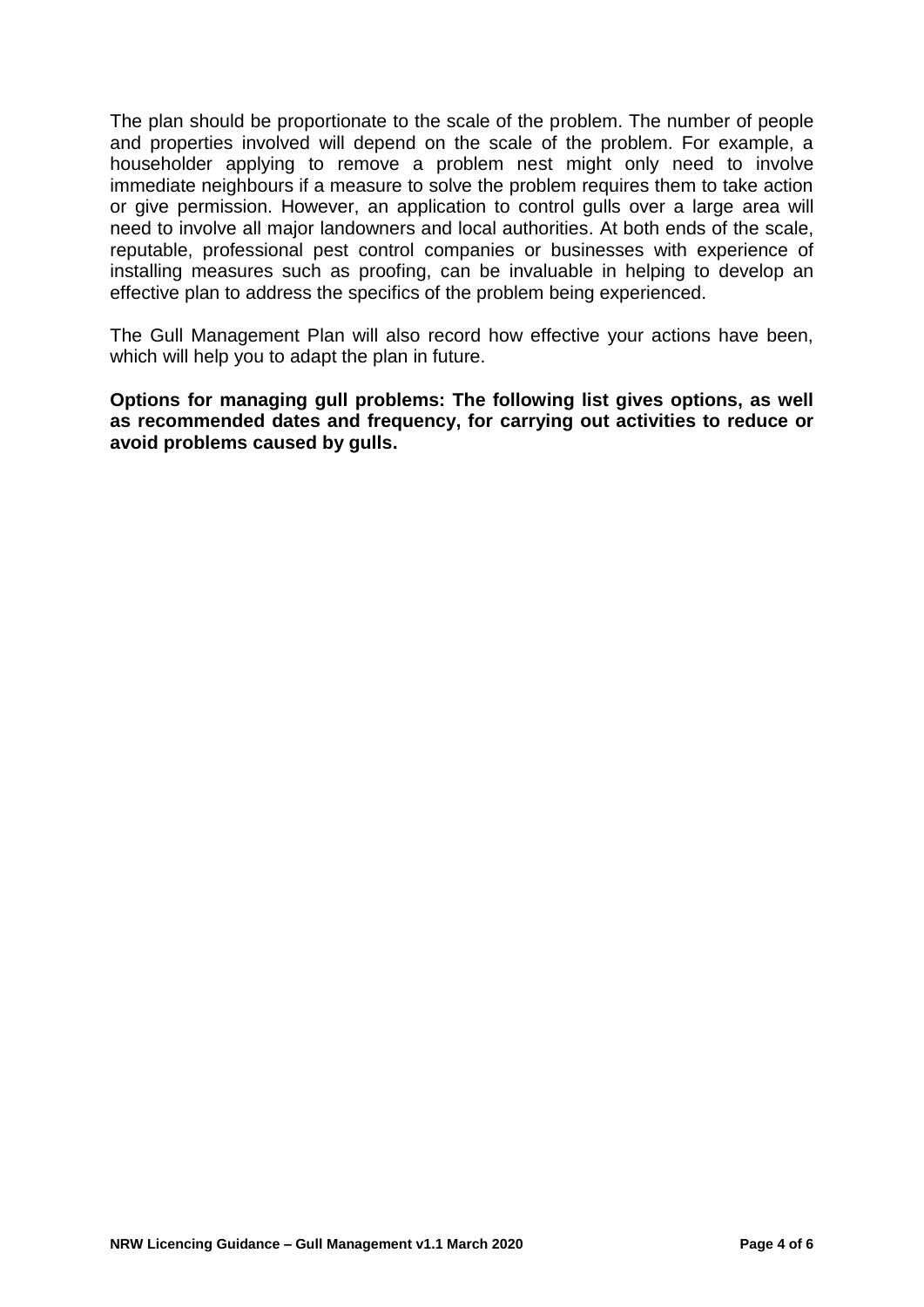| <b>Action</b>                                                         | <b>Detail</b>                                                                                                                                                                                                                                                                                                                                                                                                                                                                                                                                                                                                                                                                                                                   | Who can do it?                                                                                                                          | <b>Suggested timing</b>                                                                                                   | <b>Suggested</b><br>frequency                                      |
|-----------------------------------------------------------------------|---------------------------------------------------------------------------------------------------------------------------------------------------------------------------------------------------------------------------------------------------------------------------------------------------------------------------------------------------------------------------------------------------------------------------------------------------------------------------------------------------------------------------------------------------------------------------------------------------------------------------------------------------------------------------------------------------------------------------------|-----------------------------------------------------------------------------------------------------------------------------------------|---------------------------------------------------------------------------------------------------------------------------|--------------------------------------------------------------------|
| <b>Physically prevent</b><br>nesting                                  | Physically excluding birds from potential problem nesting sites is<br>often the best way of preventing or minimising problems caused by<br>gulls. Whilst this can be expensive in the short-term, in the long-term<br>this may be far more cost-effective and successful than year-on-year<br>management. There are a wide variety of products available to<br>prevent birds from nesting, including netting or wiring to prevent use<br>of potential nest sites, antinesting spikes to 'proofing' key areas such<br>as chimney pots or guttering/roof valleys. All exclusion measures do<br>need to be appropriately maintained to ensure that they remain<br>effective and do not cause welfare problems (e.g. entanglement). | Advice from a<br>reputable and<br>experienced pest<br>control company is<br>likely to be helpful,<br>especially for larger<br>projects. | Any time outside of<br>breeding season<br>(September to<br>March).                                                        | Once, but<br>maintenance may<br>be required.                       |
| <b>Remove old nests</b><br>and potential<br>nesting materials         | Clearing of nesting material from areas where gulls have previously<br>nested and caused problems in the past is very important in terms of<br>good roof maintenance and management to prevent problems such a<br>blocked drain pipes and gutters and could possibly reduce the<br>attractiveness of a site for birds to nest in future.                                                                                                                                                                                                                                                                                                                                                                                        | Anyone, unless there<br>are specific access<br>or health and safety<br>considerations.                                                  | Prior to birds arrival/<br>commencement of<br>breeding season.<br>March.                                                  | Once.                                                              |
| Regular removal of<br>attractants such as<br>litter and food<br>waste | The presence of food, unprotected bins and food waste can<br>exacerbate problems caused by gulls, particularly where they are<br>causing mess or other problems at ground level. By ensuring that<br>bins are secure and emptied regularly and that litter and food waste<br>is minimised any problems should also be minimised. Whilst<br>undertaking these measures at an individual site level is<br>recommended, it may be far more effective as part of a coordinated<br>plan over a much larger area.                                                                                                                                                                                                                     | Anyone.                                                                                                                                 | At all times,<br>particularly prior to<br>and during breeding<br>season.                                                  | Preferably daily and<br>at least weekly.                           |
| <b>Human disturbance</b>                                              | The presence of people on site is a great deterrent to nesting.<br>However it is critical that these are employed from the very start of<br>the nesting season. By putting in effort at the start of the season, and<br>particularly when problems first arise, gulls may choose to attempt to<br>nest elsewhere.                                                                                                                                                                                                                                                                                                                                                                                                               | Anyone, unless<br>specific access or<br>health and safety<br>considerations.                                                            |                                                                                                                           | Preferably multiple<br>times daily                                 |
| <b>Static/automated</b><br>scaring devices                            | There are a wide range of commercially available 'scaring' devices to<br>help discourage birds from using or nesting at a site. These can<br>range from static audio devices emitting noises from sirens or<br>distress calls of the same species of bird to visual deterrents to the<br>use of pyrotechnics, lasers, starter-pistols firing blank cartridges.<br>These can be effective but as with many measures they need to be<br>part of a more integrated effort involving multiple approaches and<br>should be varied regularly for maximum effect. These devices may<br>not be acceptable in urban environments as they may not be<br>accepted in residential areas due to their persistent noise.                      | Anyone, although<br>advice from an<br>experienced and<br>reputable pest<br>control company is<br>likely to be helpful.                  | Throughout breeding<br>season. With<br>particular emphasis<br>immediately prior to<br>the start of the<br>nesting season. | Constant but change<br>device very regularly<br>(every two weeks). |
| <b>Hawking by birds</b><br>of prey                                    | The flying of captive-bred birds of prey by a falconer may sometimes<br>be useful to help dissuade birds from nesting. This should be used<br>most intensively at the start of the breeding season.                                                                                                                                                                                                                                                                                                                                                                                                                                                                                                                             | An experienced<br>falconer.                                                                                                             |                                                                                                                           | As often as possible                                               |